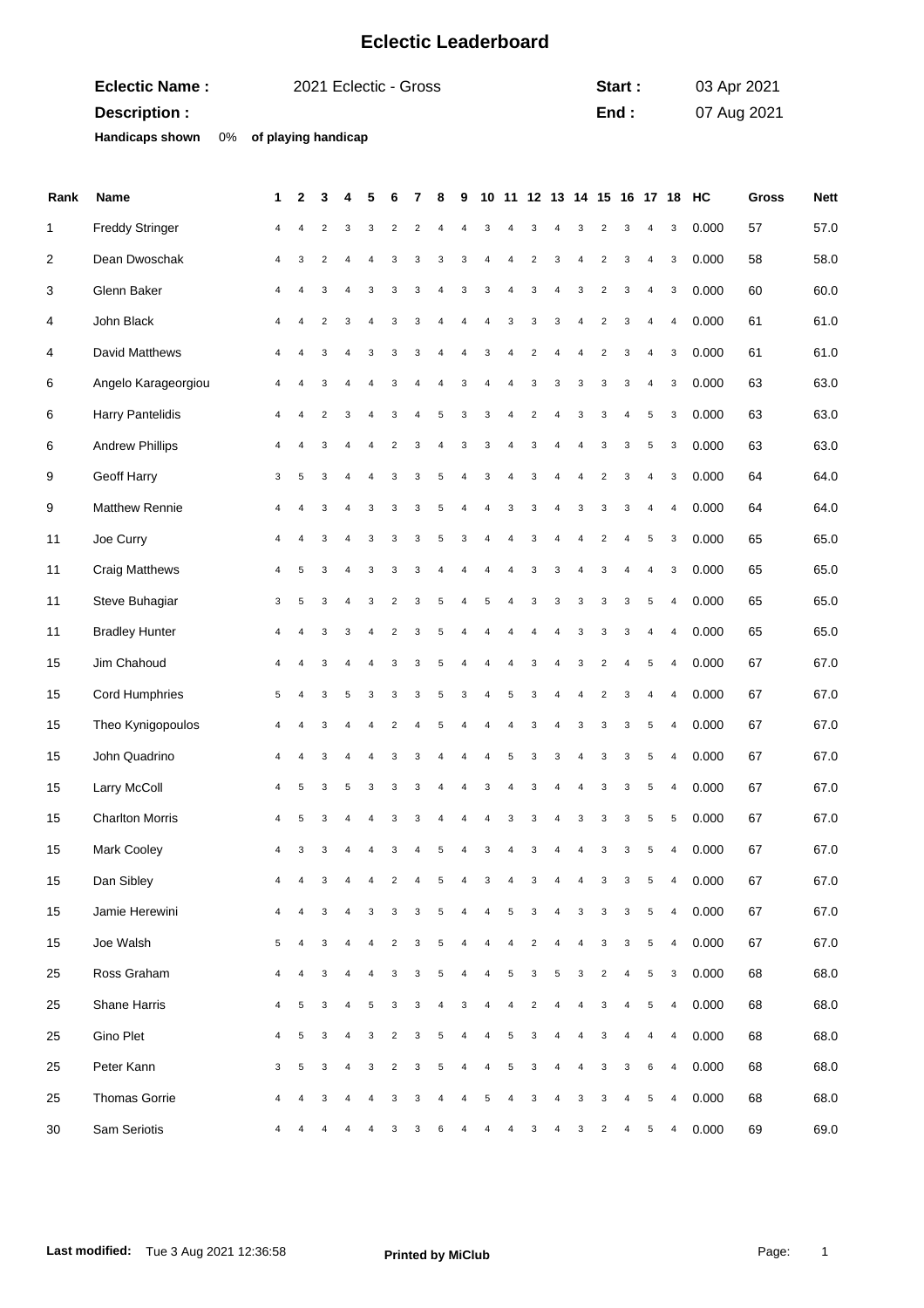|               | <b>Eclectic Name:</b>  |    |   | 2021 Eclectic - Gross   |                         |                |                |                         |                |   |                |                |   |                           |                         |                |                           | Start:                  |                |                           | 03 Apr 2021 |              |             |
|---------------|------------------------|----|---|-------------------------|-------------------------|----------------|----------------|-------------------------|----------------|---|----------------|----------------|---|---------------------------|-------------------------|----------------|---------------------------|-------------------------|----------------|---------------------------|-------------|--------------|-------------|
| Description : |                        |    |   |                         |                         |                |                |                         |                |   |                |                |   |                           |                         | End:           |                           |                         |                | 07 Aug 2021               |             |              |             |
|               | <b>Handicaps shown</b> | 0% |   | of playing handicap     |                         |                |                |                         |                |   |                |                |   |                           |                         |                |                           |                         |                |                           |             |              |             |
|               |                        |    |   |                         |                         |                |                |                         |                |   |                |                |   |                           |                         |                |                           |                         |                |                           |             |              |             |
| Rank          | Name                   |    | 1 | $\mathbf{2}$            | 3                       |                |                |                         |                | 8 | 9              | 10             |   |                           | 11 12 13 14 15 16 17 18 |                |                           |                         |                |                           | HC          | <b>Gross</b> | <b>Nett</b> |
| 31            | Mark Dwoschak          |    | 4 | 5                       | 3                       |                |                | 3                       | 3              | 5 | 3              | $\overline{4}$ | 5 | 3                         |                         |                | $\overline{c}$            | 4                       | 6              | $\overline{4}$            | 0.000       | 70           | 70.0        |
| 31            | James Oakes            |    | 4 | 5                       | 3                       | 4              | 5              | 3                       | 4              | 5 | 4              | 4              | 4 | 3                         | 4                       | 5              | $\sqrt{2}$                | 3                       | $\sqrt{5}$     | $\ensuremath{\mathsf{3}}$ | 0.000       | 70           | 70.0        |
| 31            | Ronald Pratt           |    | 4 | 5                       | 3                       | 4              | 4              | 3                       | 3              | 5 | 4              | 5              | 4 | 3                         | $\sqrt{5}$              | 4              | 3                         | 3                       | 4              | $\overline{4}$            | 0.000       | 70           | 70.0        |
| 31            | Peter Kovess           |    | 4 | 4                       | 3                       | 5              | $\overline{4}$ | 3                       | $\overline{2}$ | 5 | $\overline{4}$ | $\overline{4}$ | 5 | 3                         | $\overline{4}$          | $\overline{4}$ | 3                         | 4                       | $\sqrt{5}$     | $\pmb{4}$                 | 0.000       | 70           | 70.0        |
| 31            | Dan Doyle              |    | 4 | 5                       | $\overline{2}$          | $\overline{4}$ | 4              | 3                       | 3              | 5 | 4              | $\overline{4}$ | 5 | 4                         | $\overline{4}$          | 4              | $\boldsymbol{2}$          | 4                       | $\sqrt{5}$     | $\overline{4}$            | 0.000       | 70           | 70.0        |
| 36            | <b>Clive Enos</b>      |    | 4 | $\overline{4}$          | 3                       | 4              | 4              | 3                       | 3              | 5 | 4              | 4              | 5 | 4                         | 4                       | 4              | 3                         | 4                       | 5              | $\overline{4}$            | 0.000       | 71           | 71.0        |
| 36            | Daniel Hromin          |    | 4 | 5                       | 4                       | $\overline{4}$ | 3              | 3                       | $\overline{4}$ | 4 | 4              | $\overline{4}$ | 5 | $\ensuremath{\mathsf{3}}$ | $\sqrt{5}$              | $\overline{4}$ | $\ensuremath{\mathsf{3}}$ | 3                       | 5              | $\pmb{4}$                 | 0.000       | 71           | 71.0        |
| 36            | Mark Owens             |    | 4 | 5                       | 3                       | $\overline{4}$ |                | $\sqrt{2}$              | 4              | 5 | 4              | $\overline{4}$ | 4 | $\overline{4}$            | 4                       | 3              | 4                         | 4                       | $\sqrt{5}$     | $\overline{4}$            | 0.000       | 71           | 71.0        |
| 36            | Tung Pham              |    | 4 | 5                       | 3                       | 4              | 4              | $\overline{\mathbf{c}}$ | 4              | 5 | 4              | 4              | 5 | 3                         | $\sqrt{5}$              | 4              | 3                         | 4                       | 5              | 3                         | 0.000       | 71           | 71.0        |
| 36            | Sean Collins           |    | 4 | $\overline{\mathbf{A}}$ | 3                       | $\overline{4}$ | $\overline{4}$ | 3                       | 3              | 5 | 4              | $\overline{4}$ | 6 | $\ensuremath{\mathsf{3}}$ | $\sqrt{5}$              | $\overline{4}$ | $\overline{2}$            | 4                       | 5              | $\pmb{4}$                 | 0.000       | 71           | 71.0        |
| 41            | Mal Owen               |    | 4 | 5                       | 3                       | $\overline{4}$ |                | 3                       | 4              | 5 | 3              | 4              | 5 | 3                         | $\overline{4}$          | 5              | 3                         | 3                       | $\sqrt{5}$     | $\sqrt{5}$                | 0.000       | 72           | 72.0        |
| 41            | <b>Harry Newlands</b>  |    | 5 | 5                       | $\overline{\mathbf{c}}$ | 5              | 4              | 3                       | $\overline{4}$ | 5 | 3              | 4              | 5 | 3                         | $\overline{4}$          | 4              | 3                         | 4                       | $\sqrt{5}$     | $\overline{4}$            | 0.000       | 72           | 72.0        |
| 43            | Andrew Conboy          |    | 4 | 5                       | 4                       | 6              | $\overline{4}$ | 3                       | $\overline{4}$ | 5 | 5              | $\overline{4}$ | 4 | 3                         | $\overline{4}$          | 4              | 3                         | 3                       | 5              | 3                         | 0.000       | 73           | 73.0        |
| 43            | Ross Parks             |    | 5 | 5                       | 3                       | 5              | 5              | $\sqrt{2}$              | 4              | 5 | 5              | 3              | 4 | 3                         | 4                       | 4              | 3                         | 4                       | $\sqrt{5}$     | $\overline{4}$            | 0.000       | 73           | 73.0        |
| 43            | Carlo Piccirilli       |    | 5 | 5                       | 4                       | $\overline{4}$ | 4              | 3                       | 3              | 6 | 4              | 4              | 5 | 3                         | $\overline{4}$          | 4              | 3                         | 3                       | 5              | 4                         | 0.000       | 73           | 73.0        |
| 43            | Jack Jennings          |    | 4 |                         | 4                       | $\overline{4}$ | $\overline{4}$ | 3                       | 5              | 5 | 4              | $\overline{4}$ | 4 | $\overline{4}$            | $\sqrt{5}$              | $\overline{4}$ | 3                         | 3                       | 5              | $\pmb{4}$                 | 0.000       | 73           | 73.0        |
| 47            | Mike Steventon         |    | 5 | 5                       | 3                       |                |                | $\overline{\mathbf{c}}$ | 4              | 6 | 4              | 4              |   | 3                         | 5                       | 4              | 3                         | 4                       | 6              | $\overline{\mathbf{4}}$   | 0.000       | 74           | 74.0        |
| 48            | John Corrigan          |    | 4 | 5                       | 3                       | 4              |                | 3                       | 3              | 5 | 4              | 5              | 5 | 3                         | 5                       | 5              | 3                         | 4                       | 6              | $\overline{4}$            | 0.000       | 75           | 75.0        |
| 48            | Danny Bolton           |    | 3 | 5                       | 3                       | 5              | 4              | 3                       | 5              |   |                | 5              |   |                           |                         | 5              | 3                         | 3                       | 5              | 4                         | 0.000       | 75           | 75.0        |
| 50            | Karl Mayne             |    | 3 | $\sqrt{5}$              | 4                       | 4              | 4              | 3                       | 4              | 6 | 4              | 4              | 5 | 4                         | 6                       | 4              | 4                         | 4                       | 4              | $\overline{\mathbf{4}}$   | 0.000       | 76           | 76.0        |
| 50            | Leons Ansons           |    | 5 | 5                       | 4                       | 5              | 4              | 3                       | 3              | 5 | 4              | 4              | 4 | 4                         | 5                       | 4              | 4                         | 3                       | 6              | $\overline{4}$            | 0.000       | 76           | 76.0        |
| 52            | Phil Moorby            |    | 5 | 5                       | 3                       | 3              | 4              | 3                       | $\overline{4}$ | 6 | 4              | 4              | 5 | 5                         | $\sqrt{5}$              | $\sqrt{4}$     | 3                         | 5                       | 5              | $\,$ 5 $\,$               | 0.000       | 78           | 78.0        |
| 52            | Daniel Richards        |    | 4 | $\sqrt{5}$              | 4                       | 6              | 5              | 3                       | 3              | 6 | 4              | 5              | 5 | 3                         | $\sqrt{5}$              | 4              | 3                         | $\sqrt{5}$              | 4              | $\pmb{4}$                 | 0.000       | 78           | 78.0        |
| 54            | Anthony Murone         |    | 5 | 5                       | 4                       | 4              | 6              | 4                       | 3              | 6 | 4              | 4              | 4 | 4                         | $\sqrt{5}$              | 4              | 3                         | 5                       | $\overline{7}$ | 3                         | 0.000       | 80           | 80.0        |
| 54            | John Tanti             |    | 4 | 6                       | 3                       | 5              | 4              | $\overline{4}$          | $\overline{4}$ | 5 | 4              | 4              | 6 | $\overline{4}$            | $\overline{4}$          | 5              | 3                         | 4                       | $\,6\,$        | $\,$ 5 $\,$               | 0.000       | 80           | 80.0        |
| 56            | Luis Castro            |    | 5 | $\,6$                   | 3                       | 4              | 4              | 3                       | 4              | 5 | 3              | $\sqrt{5}$     | 6 | 4                         | $\sqrt{5}$              | 5              | 3                         | $\overline{\mathbf{4}}$ | $\overline{7}$ | $\sqrt{5}$                | 0.000       | 81           | 81.0        |
| 57            | Chris Mackay           |    | 4 | 5                       | 3                       | 6              | 4              | 3                       | 4              | 5 | 7              | 4              | 4 | 4                         | 6                       | 5              | 3                         | 5                       | 5              | 5                         | 0.000       | 82           | 82.0        |
| 57            | Viet Pham              |    | 4 | 6                       | $\overline{4}$          | 5              | 5              | 3                       | $\overline{4}$ | 6 | 5              | 4              | 5 | 3                         | 5                       | 5              | 3                         | $\overline{4}$          | 6              | $\,$ 5 $\,$               | 0.000       | 82           | 82.0        |
| 59            | Keith Goring           |    | 5 | $\sqrt{5}$              | 3                       | 5              | 5              | 3                       | 4              | 6 | 4              | 4              | 5 | 4                         | 6                       | 5              | 3                         | $\sqrt{5}$              | $\,6\,$        | $\sqrt{5}$                | 0.000       | 83           | 83.0        |
| 60            | David Quadrino         |    | 5 | 5                       | 4                       | 6              |                | 4                       | 6              | 6 | 4              | 5              | 5 | 4                         | 5                       | 5              | 4                         | 3                       | 6              | $\overline{4}$            | 0.000       | 85           | 85.0        |
| 61            | Peter Nikolaidis       |    | 4 | 6                       | 3                       | 6              | 5              | $\overline{2}$          | $\sqrt{5}$     | 6 | 5              | 5              | 6 | 3                         | 5                       | 5              | 4                         | 5                       | 6              | 5                         | 0.000       | 86           | 86.0        |